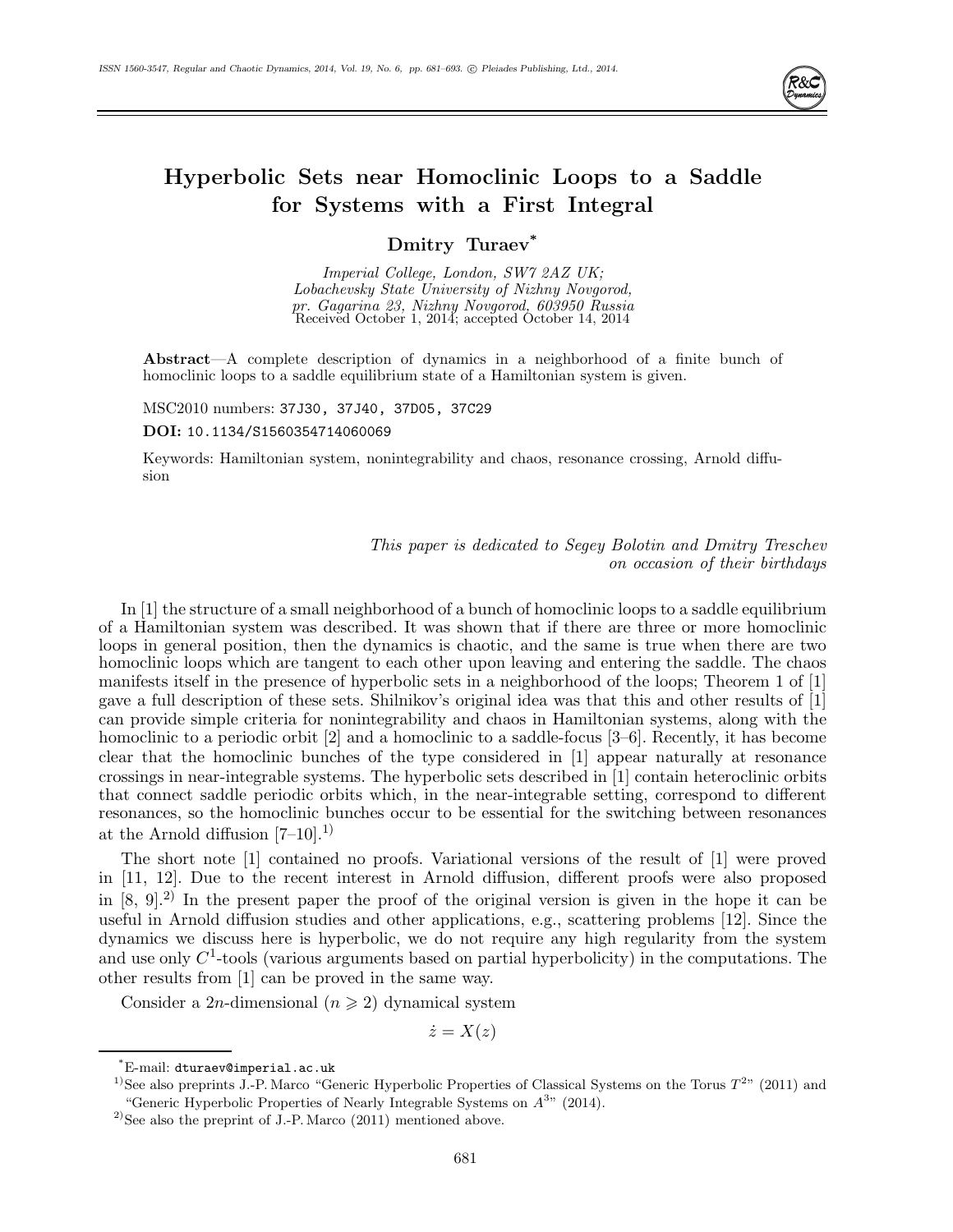682 TURAEV

of class  $C^r$  ( $r \ge 1$ ). Let the system have at least  $C^2$ -smooth first integral H, i.e.,

$$
H'(z)X(z) = 0.\t\t(1)
$$

A Hamiltonian system with  $n$  degrees of freedom is a natural example, but the symplectic structure is not important here. Suppose that  $X$  has a saddle equilibrium state  $O$  at the origin (i.e.,  $X(0) = 0$ , and the eigenvalues of the matrix  $X'(0)$  do not lie on the imaginary axis). By (1),  $H'(0)X'(0) = 0$ . Since  $X'(0)$  is nondegenerate by assumption, it follows that the linear part of H at zero vanishes. Assume that the quadratic part of  $H$  at  $O$  is nondegenerate. It is easy to check that this nondegeneracy assumption and condition  $(1)$  imply that the system near O can be brought to the following form by a linear transformation:

$$
\dot{x} = -Ax + o(x, y), \qquad \dot{y} = A^{\top}y + o(x, y), \tag{2}
$$

where  $x \in \mathbb{R}^n$ ,  $y \in \mathbb{R}^n$ , and all the eigenvalues of the  $(n \times n)$ -matrix A have positive real parts. Moreover, the first integral takes the following form in these coordinates:

$$
H = (y, Ax) + o(x^2 + y^2).
$$
 (3)

Indeed, a general system near a saddle  $O$  can be written in the form

$$
\dot{x} = -Ax + o(x, y),
$$
  $\dot{y} = C^{\top}y + o(x, y),$ 

where the spectra of matrices A and C lie strictly to the right of the imaginary axis. The stable manifold of O is tangent to  $y = 0$  at O and the unstable manifold is tangent to  $x = 0$ . As H must stay zero on the stable and unstable manifolds (we assume  $H(0) = 0$ ), it follows that

$$
H = (y, Qx) + o(x^2 + y^2)
$$

for some matrix  $Q$ . The condition of the nondegeneracy of the quadratic part of  $H$  at  $O$  implies that Q is a square matrix (i.e., x and y have the same dimension n) and reads as  $det(Q) \neq 0$ . The invariance condition (1) gives

$$
-(y, QAx) + (y, CQx) + o(x^{2} + y^{2}) = 0 \quad \text{for all} \quad (x, y),
$$

hence  $C = QAQ^{-1}$ . Now, by introducing new variables  $y_{new} = Q^{\top}y$  and  $x_{new} = A^{-1}x$ , we bring the system to the form  $(2)$  and the integral H to the form  $(3)$ .

We further assume that that the eigenvalues of A satisfy

$$
0~<~\lambda_1~<\mathrm{Re}~\lambda_i
$$

for all  $i = 2, \ldots, n$ , so the matrix A is brought to the form

$$
A = \left(\begin{array}{cc} \lambda_1 & 0 \\ 0 & B \end{array}\right),
$$

where the eigenvalues of the  $(n-1) \times (n-1)$  matrix B are  $\lambda_2, \ldots, \lambda_n$ . Thus, system (2) is written as

$$
\begin{aligned}\n\dot{x}_1 &= -\lambda_1 x_1 + o(x, y), & \dot{u} &= -Bu + o(x, y), \\
\dot{y}_1 &= \lambda_1 y_1 + o(x, y), & \dot{v} &= B^\top v + o(x, v),\n\end{aligned} \tag{4}
$$

where we denote  $u = (x_2, \ldots, x_n)$  and  $v = (y_2, \ldots, y_n)$ . The expression (3) for the first integral recasts as

$$
H = \lambda_1 x_1 y_1 + (v, Bu) + o(x^2 + y^2).
$$
 (5)

The unstable manifold  $W^u(O)$  is tangent at O to the space  $(x_1, u) = 0$ , and the stable manifold  $W^{s}(O)$  is tangent to  $(y_1, v) = 0$ . We denote by  $W^{ss} \subset W^{s}$  and  $W^{uu} \subset W^{u}$  the strong stable and strong unstable  $(n-1)$ -dimensional manifolds, which are tangent at O to  $x_1 = 0$  and  $y_1 = 0$ , respectively. These are smooth invariant manifolds;  $W^{ss}$  divides  $W^s$  into two parts,  $W^s_+$  and  $W^s_-$ .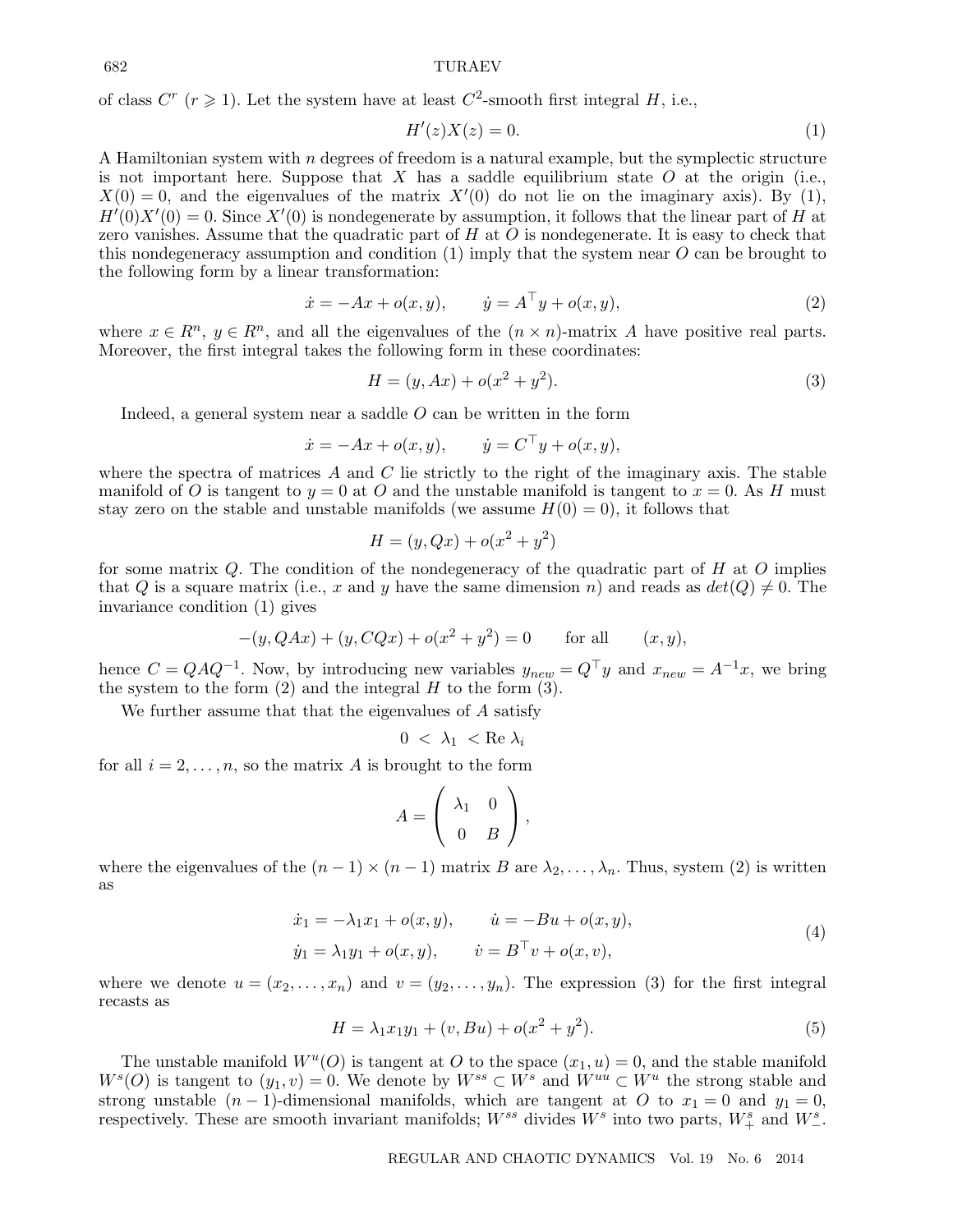

Fig. 1. Schematic figure of the bunch of homoclinic loops.

Similarly, we have  $W^u = W^{uu} \cup W^u_+ \cup W^u_-$ . We assume that  $W^u_+$  adjoins  $W^{uu}$  from the side of positive  $y_1$ , and  $W^{s_+}$  adjoins  $W^{ss}$  from the side of positive  $x_1$ .

Our main assumption is that  $W^u$  and  $W^s$  intersect transversely along m homoclinic orbits  $\Gamma_1,\ldots,\Gamma_m$ . Note that the *n*-dimensional manifolds  $W^u$  and  $W^s$  both lie in the  $(2n-1)$ -dimensional zero level set of the smooth integral  $H$ . Therefore, they can intersect transversely along the onedimensional orbits  $\Gamma_i$ , moreover, this condition is of general position. Another genericity assumption we make is that none of the homoclinic loops  $\Gamma_1, \ldots \Gamma_m$  lie in  $W^{uu}$  or  $W^{ss}$ . This means that the orbits  $\Gamma_i$  enter and leave the saddle O along the leading directions, the axes  $x_1$  and  $y_1$ , respectively. Let us enumerate the loops in such a way that

$$
\begin{aligned} &\Gamma_j\subset W_+^u\cap W_+^s\quad\text{ for }\;j\leqslant m_1\qquad&\text{(group I)},\\ &\Gamma_j\subset W_-^u\cap W_+^s\quad\text{ for }\;m_1
$$

Thus,  $m_1$  loops leave and enter O from the positive side,  $m_2$  loops leave O towards negative  $y_1$  and enter from the side  $x_1 > 0$ ,  $m_3$  loops leave and enter O from the negative side, and  $m_4$  loops leave O towards positive  $y_1$  and enter from the side  $x_1 < 0$  (see Fig. 1). Some of  $m_k$  can be zero, but altogether they give  $m_1 + m_2 + m_3 + m_4 = m$ .

Denote by  $X_h$  the restriction of the system to the level set  $H = h$ . Let V be a small neighborhood of the set  $\Gamma_1 \cup \cdots \cup \Gamma_m \cup O$ . Denote by  $\Omega_h$  the set of orbits of  $X_h$ , which lie in  $\mathcal V$  for all times  $t \in (-\infty, +\infty).$ 

**Theorem 1.** For a sufficiently small V and a sufficiently small  $h_0 > 0$  that depends on V, the following holds:

- 1.  $\Omega_0 = \Gamma_1 \cup \cdots \cup \Gamma_m \cup O$ .
- 2. If  $h \neq 0$ ,  $|h| < h_0$ , then the set  $\Omega_h$  is hyperbolic. The restriction of  $X_h$  to  $\Omega_h$  is topologically equivalent to a suspension over a topological Markov chain, which is defined by the transition

$$
matrix\ \mathcal{M}^+=\left(\begin{array}{cc}m_1&m_2\\m_4&m_3\end{array}\right)\ at\ h\in(0,h_0)\ and\ \mathcal{M}^-=\left(\begin{array}{cc}m_2&m_1\\m_3&m_4\end{array}\right)\ at\ h\in(-h_0,0).
$$

The transition matrices in item 2 of the theorem define oriented graphs with 2 vertices (see Fig. 2). The entry at the intersection of row s and column  $s'$  of the transition matrix is the number of edges that go from the vertex  $s$  to the vertex  $s'$ . The corresponding topological Markov chain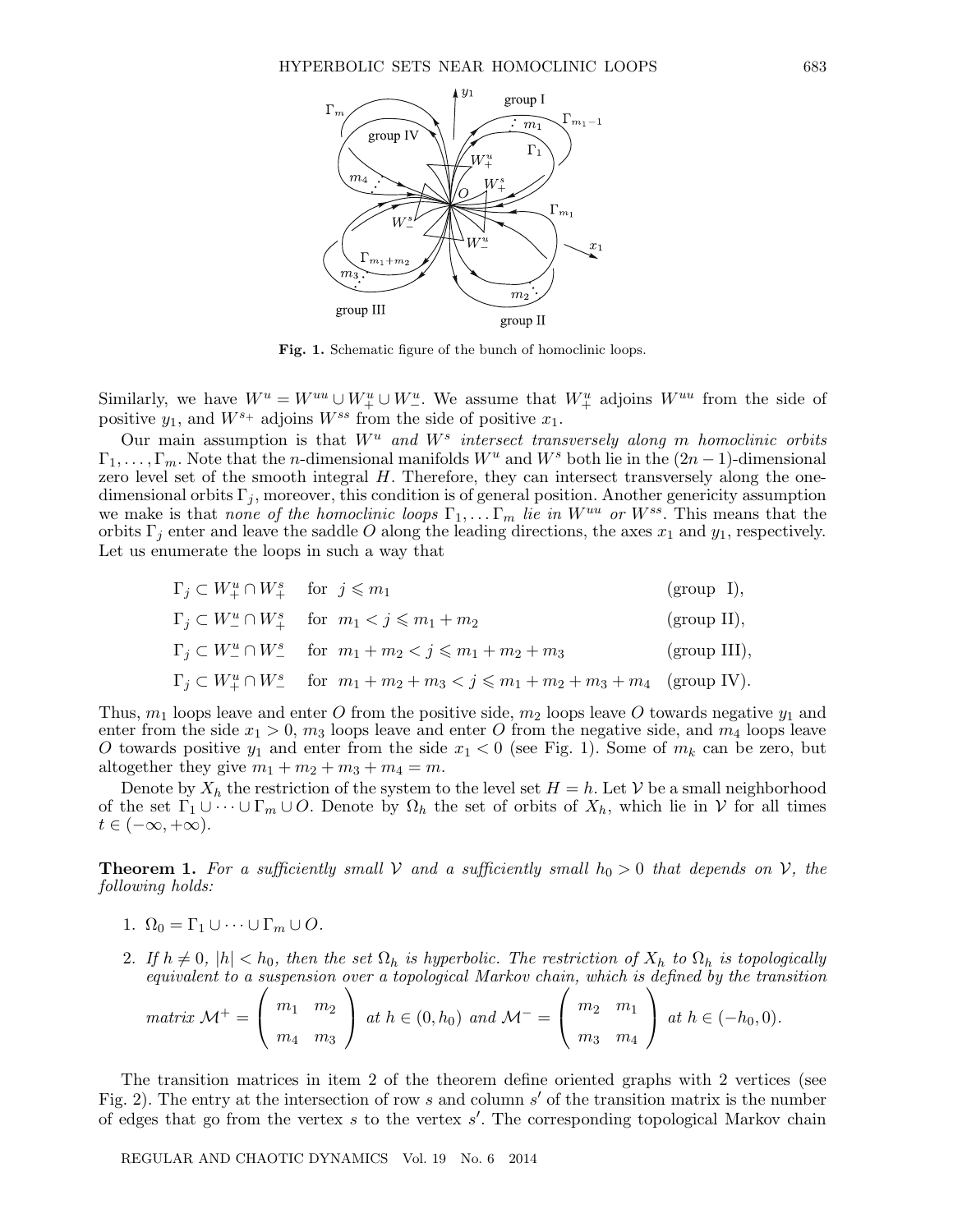

**Fig. 2.** Graphs of topological Markov chains  $\mathcal{M}^+$  ( $h > 0$ ) and  $\mathcal{M}^-$  ( $h < 0$ ).

is the set of all infinite (in both directions) paths  $\{\Gamma_{j_i}\}_{i=-\infty}^{+\infty}$  over the edges of the graph, with the shift map  $\sigma : \{\Gamma_{j_i}\} \mapsto \{\Gamma_{j_{i+1}}\}$  acting on this set. The edges of the graphs correspond to homoclinic loops  $\Gamma_j$  in the following way: the entry  $m_1$  in the transition matrix corresponds to the first  $m_1$ loops (those in  $W_+^u \cap W_+^s$ ), the entry  $m_2$  corresponds to the next  $m_2$  loops (those in  $W_-^u \cap W_+^s$ ), and so on. Note that the neighborhood V consists of a small ball  $V_0$  around the saddle O and m handles,  $V_1,\ldots,V_m$ , such that  $V_j$  surrounds  $\Gamma_j\backslash V_0$ . Each orbit in  $\Omega_h$  at  $h\neq 0$  enters  $V_0$ , then gets into one of the handles  $\mathcal{V}_j$ , returns to  $\mathcal{V}_0$ , enters a new handle, and so on. This means that each orbit is coded by a bi-infinite sequence of symbols  $\Gamma_i$ , according to the above-described itinerary. Thus, item 2 of the theorem provides a complete description of all possible codings and also establishes that the coding determines the corresponding orbit uniquely (for each given  $h$ ).

By uniqueness of the orbit with a given coding, periodic codings correspond to periodic orbits. These orbits are saddle (as elements of the hyperbolic set  $\Omega_h$ ), so they smoothly depend on h. Thus, given a coding compatible with the transition matrix  $\mathcal{M}^+$  or  $\mathcal{M}^-$ , the family of corresponding periodic orbits parameterized by  $h > 0$  or  $h < 0$ , respectively, forms a smooth two-dimensional manifold bounded by homoclinic loops at  $h = 0$  (the neighborhood V can be taken as small as possible, so the limit of  $\Omega_h$  as  $h \to 0$  must be contained in  $\Omega_0$ ).



**Fig. 3.** The behavior on the invariant manifold  $\mathcal{L}_j$  (left) and invariant manifold  $\mathcal{L}_{jk}$  (right).

In particular, for each of the  $(m_1 + m_3)$  homoclinic loops  $\Gamma_j$  that belong to group I or group III we have a unique saddle periodic orbit  $L_j(h)$  with the code  $\Gamma_j^{\omega}$  at every small  $h > 0$ . This is a single-round orbit, i.e., it goes through the handle around Γ only once and closes up. As  $h \to 0$ , the limit of  $L_i(h)$  is the loop  $\Gamma_i$  (see Fig. 3). We will show in the proof of the theorem (in the beginning of the proof of Lemma 1) that our loops  $\Gamma_j$  satisfy conditions of the nonlocal center manifold theorem for homoclinic loops (see [13–17] or Theorem 6.3 in [18]). This theorem establishes that there exists a smooth, normally hyperbolic, two-dimensional invariant manifold  $\mathcal{L}_i$ , which is tangent to the axes  $x_1$  and  $y_1$  at O and contains all the orbits that never leave the small neighborhood  $\mathcal{V}_0 \cup \mathcal{V}_j$  of  $\Gamma_j \cup O$ . The restriction of the system on the surface  $\mathcal{L}_j$  has a smooth first integral  $H = \lambda_1 x_1 y_1 + o(x_1^2 + y_1^2)$  (see (5)). Thus,  $\mathcal{L}_j \cap \{h > 0\}$  is filled by the single-round periodic orbits  $L_i(h)$ . The same conclusion holds at  $h < 0$  for the homoclinic loops  $\Gamma_i$  and their corresponding families of single-round periodic orbits  $L_j(h)$  from groups II and IV. By item 2 of our theorem, every two surfaces  $\mathcal{L}_i$  from the same group have a heteroclinic connection on every positive (groups I and III) or every negative (groups II and IV) level set of H. These connections correspond to transverse (on the given level set of  $H$ ) intersections of the stable and unstable manifolds of the periodic orbits  $L_j$  — the transversality is a part of the hyperbolicity property of the sets  $\Omega_h$ . When the groups are different, heteroclinic connections between them are present when a corresponding entry in the transition matrix is nonzero.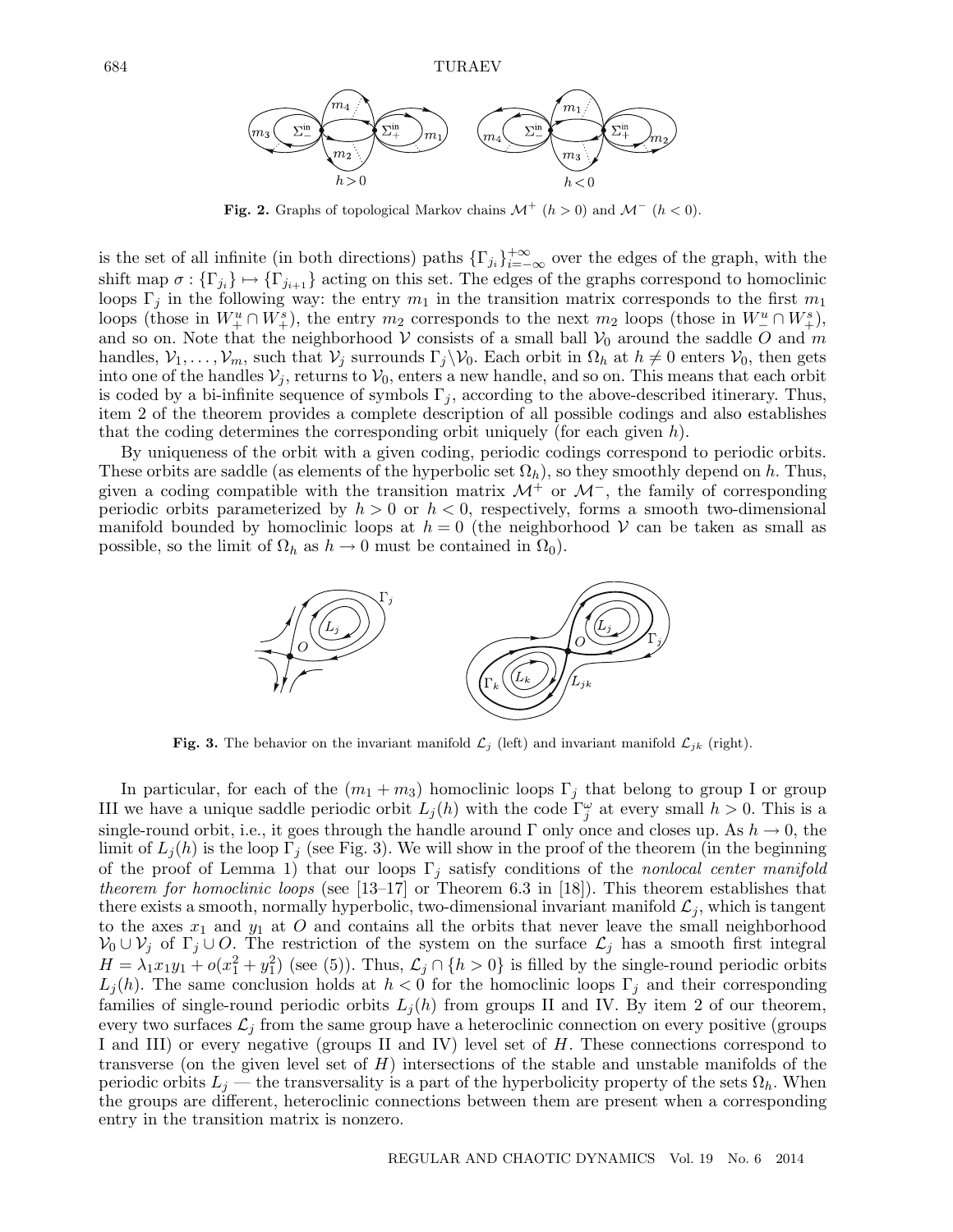Now consider a pair (a figure eight) of homoclinic loops  $\Gamma_j$  and  $\Gamma_k$  which leave and enter O from the opposite sides, i.e.,  $\Gamma_j$  belongs to group I while  $\Gamma_k$  belongs to group III, or  $\Gamma_j$  belongs to group II while  $\Gamma_k$  belongs to group IV. As the loops are not tangent to each other at O, the nonlocal center manifold theorem holds for this pair of loops as well [16]. Namely, there exists a smooth, normally hyperbolic, two-dimensional invariant manifold  $\mathcal{L}_{jk}$ , which is tangent to the axes  $x_1$  and  $y_1$  at O and contains all the orbits that never leave the small neighborhood  $V_0 \cup V_j \cup V_k$ of  $\Gamma_j \cup \Gamma_k \cup O$  (see Theorem 6.5 of [18]). In other words, the manifolds  $\mathcal{L}_j$  and  $\mathcal{L}_k$  near the loops  $\Gamma_j$  and  $\Gamma_k$  can be chosen in such a way that their union is the smooth invariant manifold  $\mathcal{L}_{jk}$ . The restriction of the system on the two-dimensional surface  $\mathcal{L}_j$  has a smooth first integral H whose quadratic part at O is nondegenerate. Thus,  $\mathcal{L}_{jk}$  is filled by the single-round periodic orbits  $L_j(h)$ and  $L_k(h)$  at  $h > 0$  if  $\Gamma_i$  and  $\Gamma_k$  belong to groups I and III, and  $h < 0$  if the loops belong to groups II and IV, while at the opposite sign of  $h$  the invariant surface is filled by the double-round periodic orbits  $L_{jk}(h)$ , which correspond to the coding  $(\Gamma_j \Gamma_k)^\omega$  (see Fig. 3). It follows from item 2 of our theorem that every two different surfaces  $\mathcal{L}_{jk}$  have a transverse heteroclinic connection at all small  $h \neq 0$ .



**Fig. 4.** The simplest cases with positive entropy. Left: When two loops are tangent to each other at O, the saddle periodic orbits  $L_1(h)$  and  $L_2(h)$  at  $h > 0$  come sufficiently close to each other, so their stable and unstable manifolds intersect and a Smale horseshoe exists. Right: A case of three homoclinic loops is shown, with the graphs of corresponding Markov chains at  $h > 0$  (no chaos) and  $h < 0$  (chaos).

If  $m = 1$ , then our theorem shows that the only orbits that never leave V are the single-round periodic orbits  $L(h)$ , the loop Γ, and the saddle O. If  $m = 2$ , and the loops leave and enter O from the opposite directions (i.e.,  $m_1 = m_3 = 1$ ,  $m_2 = m_4 = 0$ , or  $m_2 = m_4 = 1$ ,  $m_1 = m_3 = 0$ ), then only the double-round cycles are added to the list. These cases are analogous to systems on a plane. Another case of simple dynamics, which is different from the two-dimensional case, corresponds to two loops which are tangent to each other when they leave  $O$ , but they enter  $O$ from opposite directions (or they leave O from the opposite directions and are tangent when they enter O). In this case we have only single-round orbits  $L(h)$  for both signs of h. Other cases, i.e.,  $m \geq 3$ , or  $m = 2$  and the loops are tangent to each other upon leaving and entering O, produce chaos, i.e., the restriction of X to  $\Omega_h$  has positive entropy for all small h of appropriate sign.

Let us now prove the theorem. Let the equation of the local unstable manifold  $W^u(O)$  be  ${x_1 = x^u(y_1, v), u = u^u(y_1, v)}$  and the equation of the local stable manifold  $W<sup>s</sup>(O)$  be  ${y_1 = w$  $y^{s}(x_1, u), v = v^{s}(x_1, u)$ , where  $x^{u}, u^{u}, y^{s}$ , and  $v^{s}$  are smooth functions that vanish at zero along with the first derivatives. Take a sufficiently small  $d > 0$  and consider two cross-sections  $\Sigma^{in}_+$ : { $x_1 = d$ },  $\Sigma^{in}_-$ : { $x_1 = -d$ } to  $W^s$  and two cross-sections  $\Sigma^{out}_+$ : { $y_1 = d$ },  $\Sigma^{out}_-$ : { $y_1 = -d$ } to  $W^u$ . Let  $M_j^{out} = (x_j^{out} = x^u(y_j^{out}, v_j^{out}), u_j^{out} = u^u(y_j^{out}, v_j^{out}), y_j^{out}, v_j^{out})$  be the points of intersection of the loop  $\Gamma_j$  with  $\Sigma^{out}_{+} \cup \Sigma^{out}_{-}$ . For the loops  $\Gamma_j$  from groups I and IV, we have  $y_j^{out}=d$ , while we have  $y_j^{out} = -d$  for the loops from groups II and III. As all the loops leave O tangent to the  $y_1$ -axis, it follows that  $(v_j^{out}, x_j^{out}, u_j^{out}) = o(d)$ . Similarly, denote as  $M_j^{in} = (x_j^{in}, u_j^{in}, y_j^{in} = y^s(x_j^{in}, u_j^{in}), v_j^{in} = o(d)$ .  $v^s(y_j^{in}, v_j^{in})$  the points of intersection of the loop  $\Gamma_j$  with  $\Sigma^{in}_{+} \cup \Sigma^{in}_{-}$ . We have  $x_j^{in} = d$  for the loops  $\Gamma_j$  from groups I and II, and  $x_j^{in} = -d$  for the loops from groups III and IV; we also have  $(u_j^{in}, y_j^{in}, v_j^{in}) = o(d)$ . Let  $\Pi_j^{out}$  and  $\Pi_j^{in}$  be sufficiently small neighborhoods (within the cross-sections  $\Sigma^{out}_{\pm}$  and  $\Sigma^{in}_{\pm}$ ) of the points  $M_j^{out}$  and  $M_j^{in}$ , respectively. Denote  $\Pi^{in}_j(h) = \Pi^{in}_j \cap \{H = h\}$  and  $\Pi_j^{out}(h) = \Pi_j^{out} \cap \{H = h\}$  (see Fig. 5). If d is taken sufficiently small, then  $\frac{\partial H}{\partial y_1} \neq 0$  at  $|x_1| = d$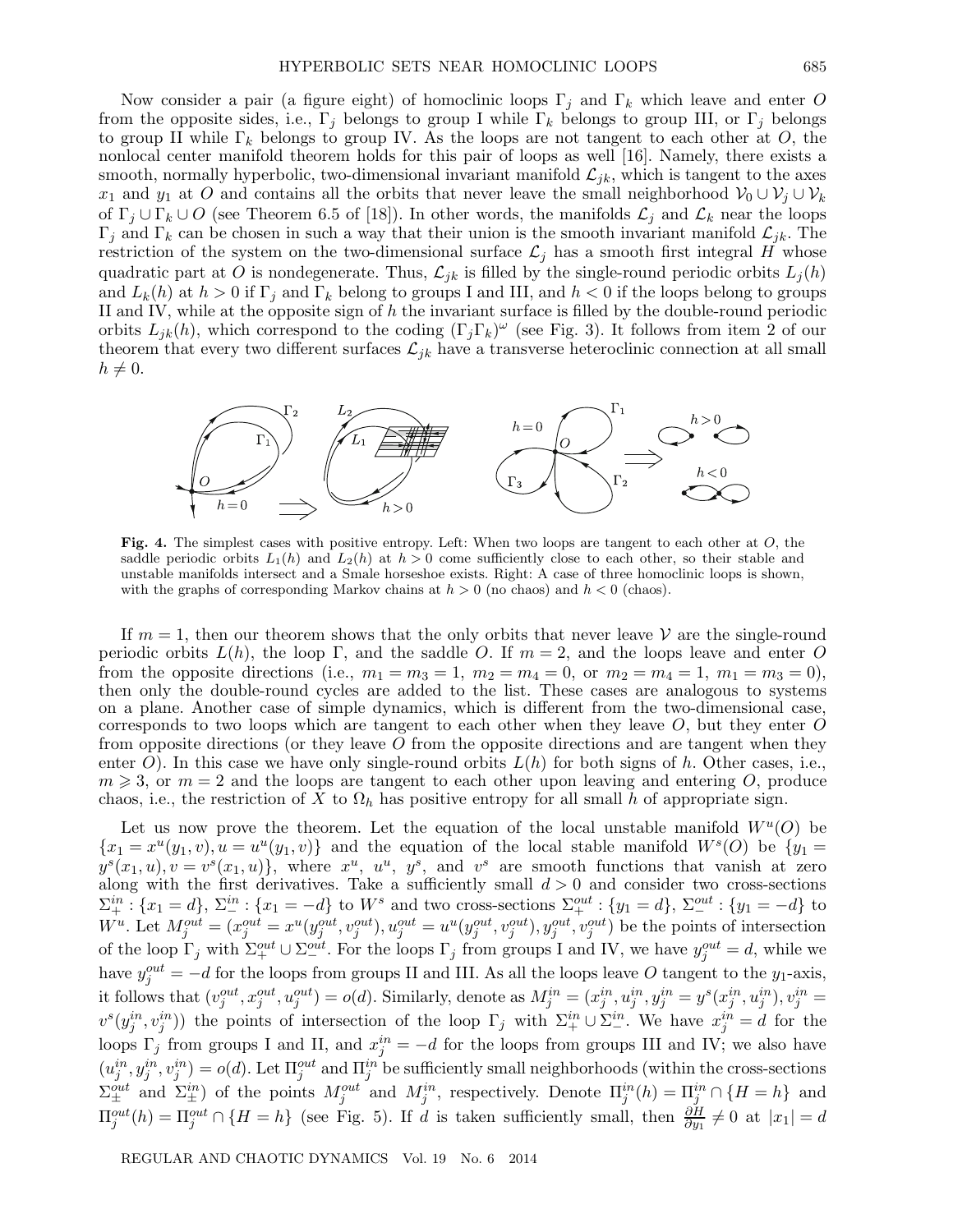(see (5)). Therefore,  $y_1$  is a well-defined smooth function of  $(u, v)$  everywhere on  $\Pi_j^{in}(h)$ , so the coordinates  $(u, v)$  define the points of  $\Pi_j^{in}(h)$  uniquely for every given small h. Similarly,  $x_1$  is uniquely defined by the values of u and v for every point of  $\Pi_j^{out}(h)$  for every given small h.



**Fig. 5.** Illustration to the proof of the theorem.

The orbits from the set  $\Omega_h$  must enter the d-neighborhood of O by intersecting  $\Sigma^{in} = \Sigma^{in}_- \cup \Sigma^{in}_+$ at one of the neighborhoods  $\Pi_j^{in}(h)$  and leave the d-neighborhood of O by intersecting  $\Sigma^{out}$  =  $\Sigma^{out}_{-} \cup \Sigma^{out}_{+}$  at one of the neighborhoods  $\Pi^{out}_{j}(h)$ . If  $\{\Gamma_{j_i}\}_{i=-\infty}^{+\infty}$  is the coding of such an orbit, then it intersects  $\Sigma^{in}$  at a point of  $\Pi^{in}_{j_{s-1}}(h)$ , then intersects  $\Sigma^{out}$  at a point of  $\Pi^{out}_{j_s}(h)$ , then intersects  $\Sigma^{in}$  at a point of  $\Pi_{j_s}^{in}(h)$ , and so on. The following lemma shows that these intersections can only follow a path in the graph defined by the transition matrix  $\mathcal{M}^+$  at  $h > 0$  and  $\mathcal{M}^-$  at  $h < 0$ .

**Lemma 1.** Let  $d$  be sufficiently small, and the size of the neighborhoods  $\Pi^{in,out}_j$  be sufficiently small  $(\ll d).$ 

- 1. No orbit thats starts at  $\Pi^{in}_j(0)$  can leave the d-neighborhood of O by crossing  $\Pi^{out}_k(0)$ , for any  $j, k = 1, \ldots, m$ .
- 2. If  $h \neq 0$ , then an orbit that starts at  $\Pi_j^{in}(h)$  can get to  $\Pi_k^{out}(h)$  at the moment it leaves the d-neighborhood of O only for such j and k that

$$
sgn(x_j^{in}y_k^{out}) = sgn(h). \tag{6}
$$

Proof. Let us recall the theorem on a nonlocal invariant manifold in a neighborhood of a homoclinic loop (see, e.g., [18, Chapter 6]). It says that if the loop  $\Gamma$  exits the saddle tangent to the leading axis (the axis  $y_1$  in our case), and if the unstable manifold  $W^u(O)$  is transverse to the extended stable manifold  $W^{se}$  at any point of the loop, then the system has a smooth, repelling, invariant manifold  $W^{cs}(\Gamma)$  such that  $\dim(W^{cs}(\Gamma)) = \dim(W^s(O)) + 1 = n + 1$ , the manifold  $W^{cs}(\Gamma)$  contains O (along with its local stable manifold) and the loop Γ, it is tangent at O to the space  $v = 0$ , and it contains all the orbits that stay in a small neighborhood of  $\Gamma$  for all positive times t. In our situation, the only condition we need to check in order to guarantee the existence of such a manifold  $W^{cs}(\Gamma)$  is the transversality of  $W^u(O)$  to  $W^{se}(O)$  at the points of  $\Gamma$ .

The  $(n+1)$ -dimensional manifold  $W^{se}$  contains  $W^{s}_{loc}(O)$  and is tangent to  $v = 0$  at  $O$  [18]. Let us show that our condition that  $W^u$  and  $W^s$  intersect along the orbit Γ transversely within the level set  $H = 0$  is equivalent to the transversality of  $W^u$  to  $\tilde{W}^{se}$  at the points of Γ. Indeed, as all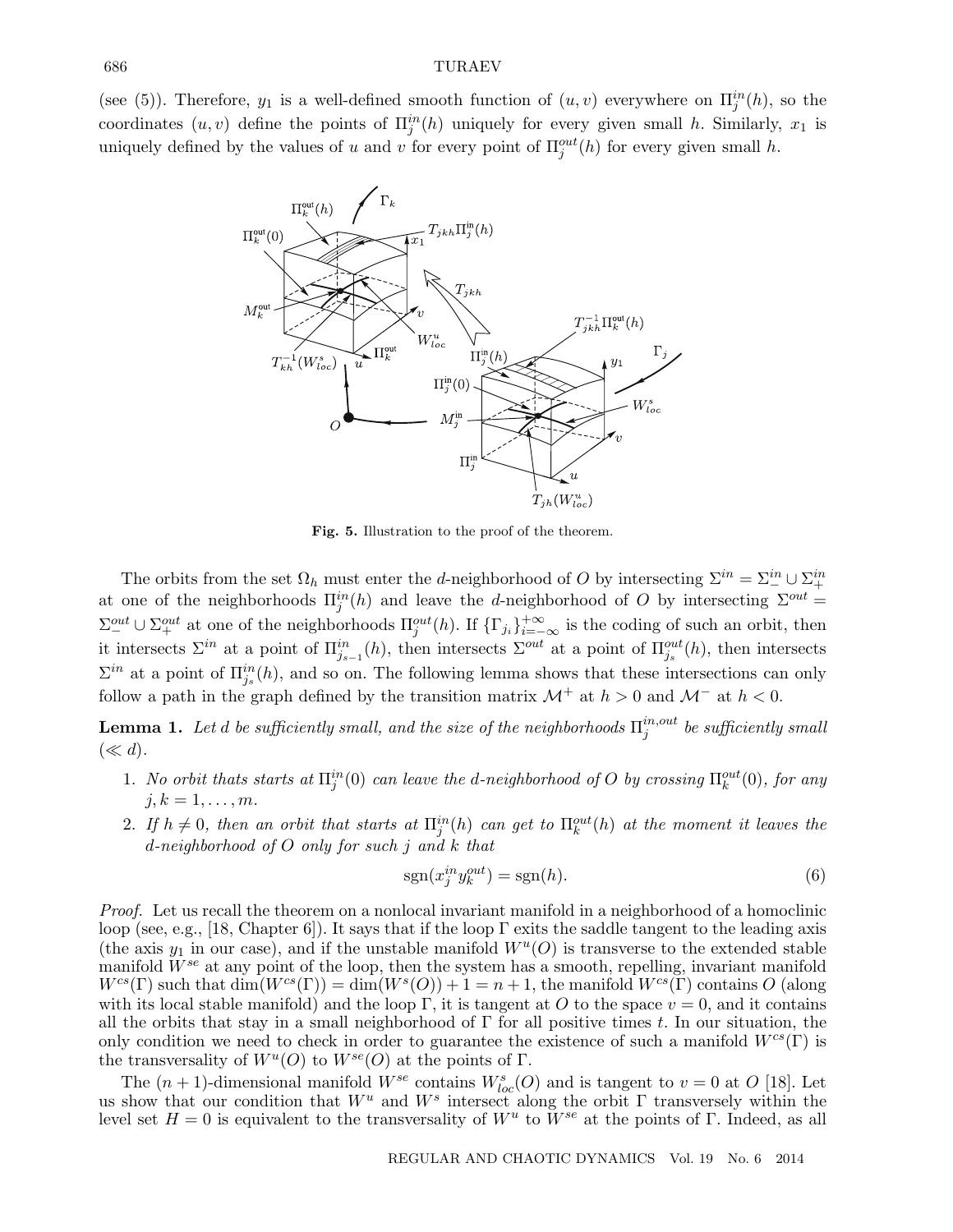the manifolds involved are invariant, it is enough to verify the transversality at any point of Γ. At the point  $M^{in} = \Gamma \cap \Sigma^{in}$  we have  $|x_1| = d$ , and  $(y_1, u, v) = o(d)$ , so the level set  $\{H = 0\}$  near this point is given by the equation  $y_1 = F(u, v)$  where the first derivatives of F can be made as small as we want by taking d sufficiently small (see (5)). Therefore, the level set  $\{H=0\}$  intersects  $W^{se}$ at the point  $M^{in}$  transversely, since  $M^{in}$  is close to O and  $W^{se}$  is tangent to  $v = 0$  at O. Hence, at the point  $M^{in}$  the transversality of  $W^u$  to  $W^{se}$  is equivalent to the transversality of  $W^u$  to  $W^{se} \cap \{H=0\}$  within the level set  $H=0$ . It remains to note that  $W^{se} \cap \{H=0\}$  coincides with  $W_{loc}^s$  near the point  $M^{in}$  (by the transversality of  $W^{se}$  to  $\{H=0\}$ , the  $(2n-1)$ -dimensional level set  $\{H=0\}$  must intersect  $W^{se}$  by an *n*-dimensional smooth manifold near  $M^{in}$ , and the manifold  $W_{loc}^s$  is *n*-dimensional and belongs to both  $W^{se}$  and  $\{H=0\}$ ).

Thus, when the conditions of our theorem hold, the nonlocal invariant manifold theorem is applicable to each of the loops  $\Gamma_j$ , so each such loop belongs to an  $(n+1)$ -dimensional smooth, repelling, invariant manifold  $W^{cs}(\Gamma_i)$  which is tangent to  $v = 0$  at O and contains all orbits that stay in a small neighborhood of  $\Gamma_i$  for all positive times. We do not assume our system is reversible, but the problem itself is still symmetric with respect to time reversal, so we also have, for each of the loops  $\Gamma_j$ , the existence of an  $(n+1)$ -dimensional smooth, attracting, invariant manifold  $W^{cu}(\Gamma_j)$ which is tangent to  $u = 0$  at O and contains all orbits that stay in a small neighborhood of  $\Gamma_j$ for all negative times. The intersection  $W^c(\Gamma_i) = W^{cu}(\Gamma_i) \cap W^{cs}(\Gamma_i)$  is a smooth two-dimensional invariant manifold which is tangent to the  $(x_1, y_1)$ -plane at O and contains all entire orbits that never leave a small neighborhood of  $\Gamma_i$ .

We will use the following trick in order to simplify the computations. Let us take some  $\delta > 0$ . Note that given any two homoclinic loops  $\Gamma_i$  and  $\Gamma_k$ , we can, by an obvious use of the flow-box argument, modify our system outside the  $\delta$ -neighborhood of O such that the new system will have a homoclinic loop Γ which would coincide with Γ<sub>k</sub> when it leaves O and with Γ<sub>i</sub> when it enters O. This can be done in such a way that the modified system still has the first integral H and the transversality condition holds. Then the modified system will have a smooth invariant manifold  $W^{cs}$  which contains the newly created loop Γ. The intersection of this manifold with the  $\delta$ -neighborhood of O will be a local invariant manifold of the original system. Thus, we find that our original system has a smooth invariant manifold  $W_{jk}^{cs}$  in the neighborhood of  $\hat{O}$ , which contains  $W_{loc}^s$  and, for every choice of  $d < \delta$ , it contains the points  $M_j^{in} = \Gamma_j \cap \{|x_1| = d|\}$  and  $M_k^{out} = \Gamma_k \cap \{|y_1| = d\}$ . This manifold is tangent to  $v = 0$  at O, so it is given by

$$
v = v_{jk}^{cs}(x_1, u, y_1),\tag{7}
$$

where the derivative of  $v_{jk}^{cs}$  in the δ-neighborhood of O is bounded by a constant  $\varepsilon$ , which can be taken as small as we want by taking  $\delta$  sufficiently small. This also implies

$$
||v_{jk}^{cs}|| \leqslant \varepsilon ||x_1, u, y_1||. \tag{8}
$$

For the restriction of the system on the manifold  $W_{jk}^{cs}$ , the unstable manifold of O is onedimensional. It is a curve divided by  $O$  into two halves (separatrices), one of which passes through the point  $M_k^{out}$ . The orbits that start close enough to the stable manifold of O must leave its neighborhood close enough to the unstable manifold. So, the orbits, which start in  $W_{jk}^{cs}$  above  $W_{loc}^s$ when  $y_k^{out}$  (the y-coordinate of  $M_k^{out}$ ) is positive or below  $W_{loc}^s$  when  $y_k^{out} < 0$ , get close to  $M_k^{out}$  and reach the cross-section  $\Pi_k^{out}$ . On the contrary, as  $W_{loc}^s$  divides  $W_{jk}^{cs}$ , the orbits that start in  $W_{jk}^{cs}$  on the opposite side of  $W_{loc}^s$  leave the neighborhood of O close to the separatrix that does not contain  $M_k^{out}$ , so they do not get to  $\Pi_k^{out}$ . The orbits that start at  $W_{loc}^s$  do not get to  $\Pi_k^{out}$  either (they tend to  $O$ ).

On the manifold  $W_{jk}^{cs}$  we have (see (5), (7), (8))

$$
\frac{\partial H}{\partial y_1} = x_1 + O(u) \frac{\partial v_{jk}^{cs}}{\partial y_1} + o(x, y).
$$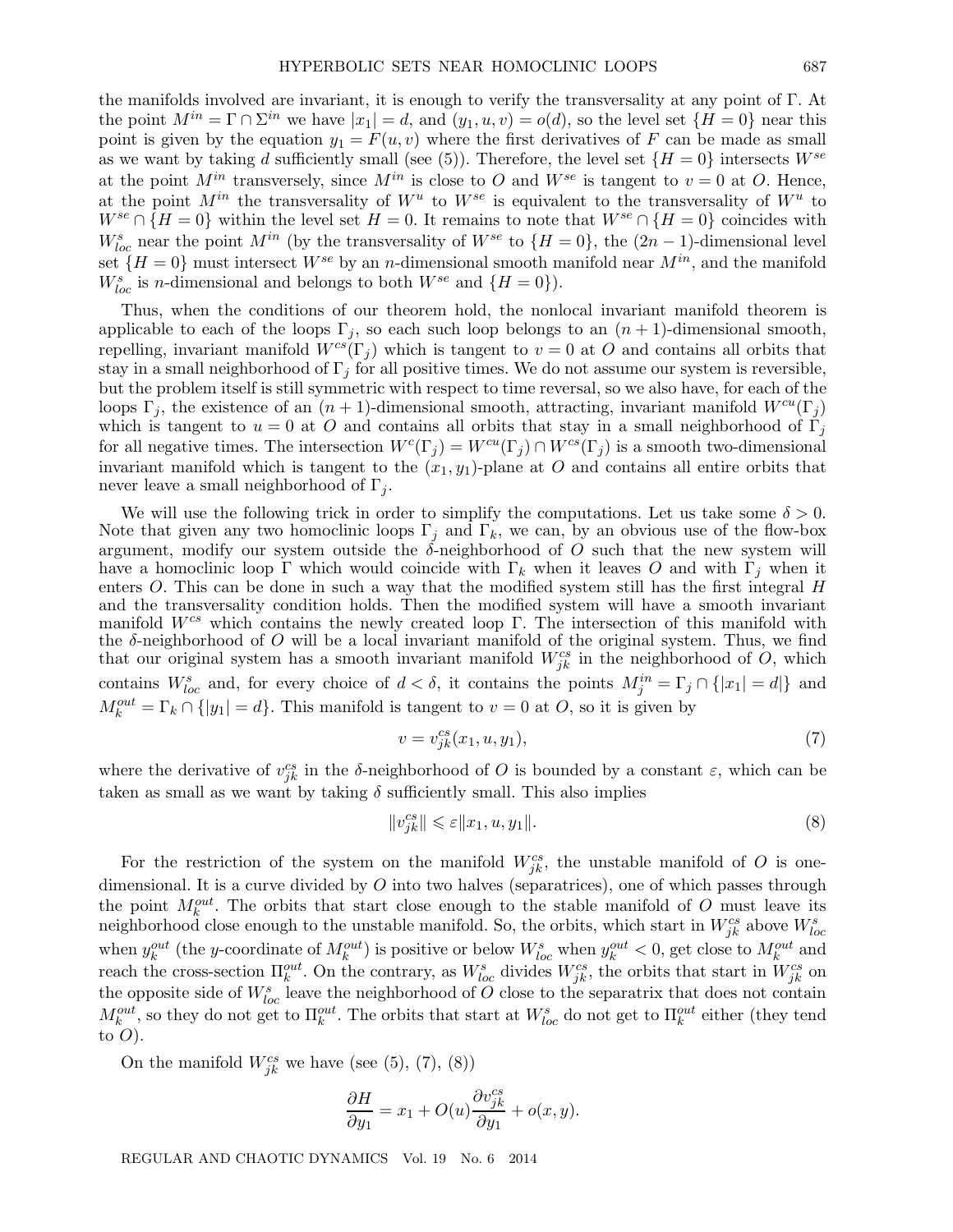As  $|x_1| = d$  and  $(u, y_1, v) = o(d)$  in  $\prod_j^{in}$ , it follows that

$$
sgn\left(\frac{\partial H}{\partial y_1}\right) = sgn\left(x_j^{in}\right)
$$

everywhere in  $\Pi_j^{in} \cap W_{jk}^{cs}$ . Note that the integral H vanishes everywhere on  $W_{loc}^s$ . Therefore,  $H > 0$ above  $W_{loc}^s$  when  $x_j^{in} = d$ , and  $H < 0$  above  $W_{loc}^s$  when  $x_j^{in} = -d$ . Thus, the above arguments show that the orbits that start in  $\Pi_j^{in}(h) \cap W_{jk}^{cs}$  get to  $\Pi_k^{out}(h)$  if and only if (6) holds, in agreement with the statement of the lemma.

In order to show that the same is true for all the other orbits that start in  $\Pi^{in}_j(h)$ , we recall that the point  $O$  is partially hyperbolic in the following sense: the tangent space at  $O$  is a direct sum of two invariant subspaces of the linearized system (the v-space and the  $(x_1, u, y_1)$ -space) such that the expansion along the directions from the first subspace is stronger than any possible expansion in the second subspace (the expansion in the  $(x_1, u, y_1)$ -space is bounded by  $e^{\lambda_1 t}$ , while the expansion in v is larger than  $e^{\bar{\lambda}t}$  where  $\lambda_1 < \bar{\lambda} < \min_{i \geq 2} \text{Re}\lambda_i$ , see (4)). It follows that given any  $\varepsilon > 0$ , the forward flow of the linearized system takes the cone

$$
||x_1, u, y_1|| \leqslant \varepsilon ||v||
$$

strictly inside itself. Moreover, the linearized flow restricted to this cone expands in the v-directions with the rate  $e^{\bar{\lambda}t}$  at least.

For any fixed  $\varepsilon$ , this *cone property* is obviously inherited by the system linearized along any orbit that lies in a sufficiently small  $\delta$ -neighborhood of  $O$ . This also implies that for any two orbits  $(x^{(1)},y^{(1)})$  and  $(x^{(2)},y^{(2)})$  in the  $\delta$ -neighborhood of O, if

$$
||x_1^{(2)}(t) - x_1^{(1)}(t), u^{(2)}(t) - u^{(1)}(t), y_1^{(2)}(t) - y_1^{(1)}(t)|| \le \varepsilon ||v^{(2)}(t) - v^{(1)}(t)||
$$
\n(9)

at  $t = 0$ , then the same holds true for all positive times t such that the orbits stay in the  $\delta$ neighborhood of O. Moreover,

$$
||v^{(2)}(t) - v^{(1)}(t)|| \ge e^{\bar{\lambda}t} ||v^{(2)}(0) - v^{(1)}(0)||. \tag{10}
$$

Now take any point  $P_1 = (x_1^{(1)}, u^{(1)}, y_1^{(1)}, v^{(1)}) \in \Pi_j^{in}(h)$ . We have  $x_1^{(1)} = x_j^{in} = \pm d$  and  $u^{(1)} =$  $o(d)$ . By (5), the intersection  $S(u^{(1)}, h) = \prod_{j=1}^{in} (h) \cap \{u = u^{(1)} = \text{const}\}\$  satisfies

$$
h = x_j^{in} y_1 + (v, Bu^{(1)}) + o((x^{(1)})^2 + (y^{(1)})^2).
$$

This gives  $\frac{\partial y_1}{\partial v} = \frac{1}{d}$  $\left[O(u^{(1)})+o(x^{(1)},y^{(1)})\right]=o(1)<sub>d\rightarrow0</sub>$ . Thus, when d is taken sufficiently small, the manifold  $S(u^{(1)},h)$  is given by an equation  $(x_1,u,y_1) = G(v)$  where G is an  $\varepsilon$ -Lipshitz function. If  $\varepsilon$  was taken small enough, this guarantees the existence of a unique point of intersection with the manifold  $W_{jk}^{cs}$  given by (7). Denote this point  $P_2 = (x_1^{(2)}, u^{(2)}, y_1^{(2)}, v^{(2)})$ . By construction, the orbits of points  $P_{1,2}$  satisfy (9) at  $t = 0$ , so they will satisfy the same inequality at all positive t, as long as they stay in the  $\delta$ -neighborhood of O. The orbit of point  $P_2$  stays in the invariant manifold  $W_{jk}^{cs}$ , so the norm of  $v^{(2)}(t)$  is much smaller than the norm of  $(x_1^{(2)}(t),u^{(2)}(t),y_1^{(2)}(t))$  (see (8)). Then, it follows from (9) that as long as the orbit of  $P_1$  stays in the *d*-neighborhood of O, the orbit of  $P_2$ stays in, say, 2d-neighborhood of O, hence  $||v^{(2)}|| \le 2\varepsilon d < d$ .

Now, again by (9), we conclude that if the orbit of the arbitrarily chosen point  $P_1 \in \Pi_j^{in}(h)$ leaves the d-neighborhood of O by crossing  $\Pi_k^{out}$  (which corresponds to  $y_1^{(1)}(t) = y_k^{out} = \pm d$ ), then  $|y_1^{(2)}(t) - y_k^{out}| \le 2\varepsilon d \ll d$  at this moment of time. This means that the orbit of the corresponding point  $P_2 \in W_{jk}^{cs} \cap \prod_{j}^{in}(h)$  is, at this t, above  $W_{loc}^s$  if  $y_k^{out} > 0$  and below  $W_{loc}^s$  if  $y_k^{out} < 0$ , i.e., it must also hit the cross-section  $\Pi_k^{out}$  at some time. As we have shown above, this is possible only if  $h \neq 0$ and condition (6) is satisfied, which proves the lemma.  $\Box$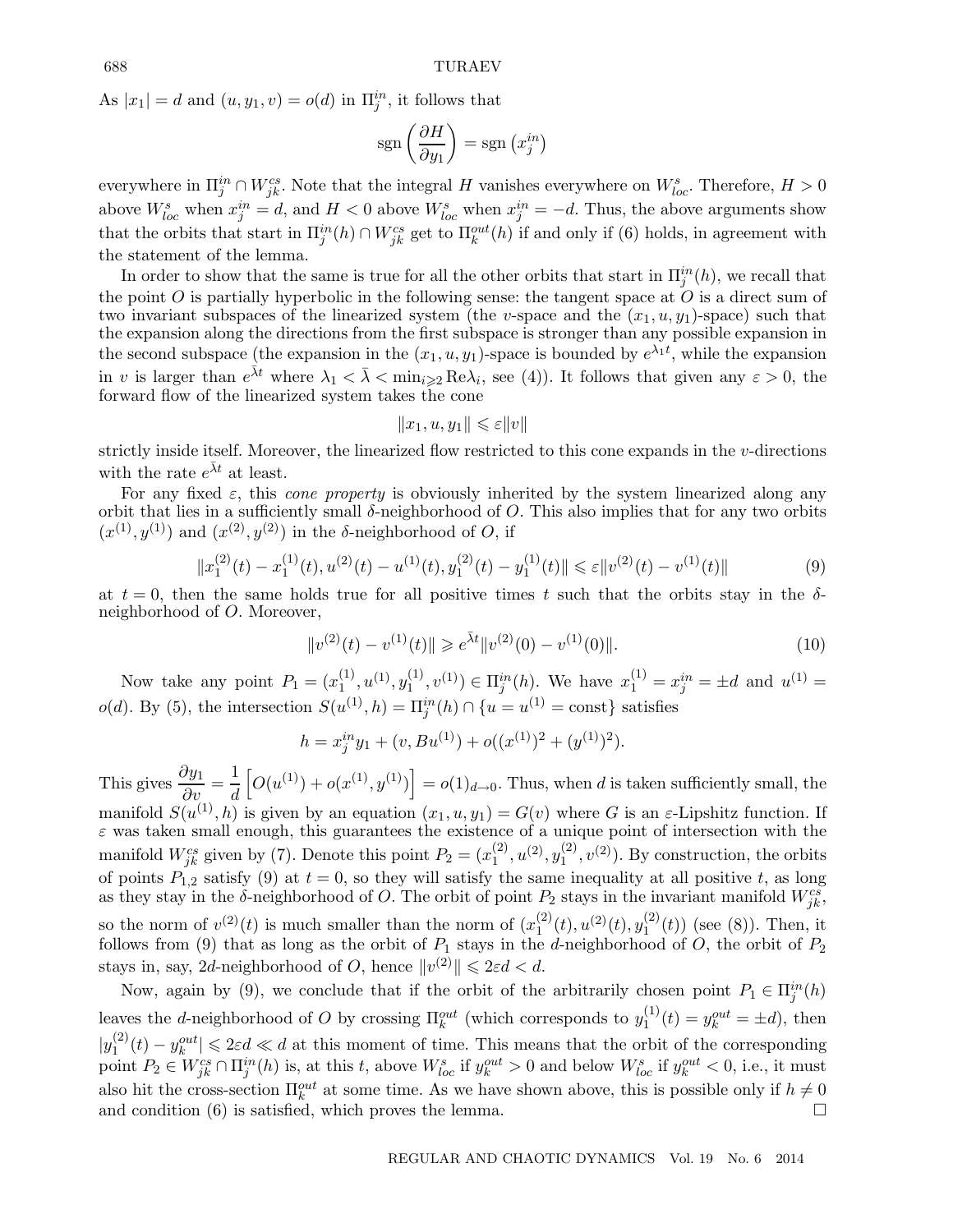Item 1 of the lemma immediately implies item 1 of the theorem. Item 2 implies that the coding of every orbit of  $\Omega_h$  must give a path in the graph defined by the transition matrix  $\mathcal{M}^{\sigma}$  (where  $\sigma = sgn(h)$  defined in item 2 of the theorem. In order to finish the proof of the theorem, it remains to show that given any bi-infinite path in this graph, there exists a unique orbit in  $\Omega_h$  with the corresponding coding. We prove this fact by showing that the Poincaré maps  $\hat{T}_{jkh} : \Pi^{in}_j(h) \to \Pi^{in}_k(h)$ defined by the orbits, which pass from  $\Pi_j^{in}$  to  $\Pi_k^{out}$  near O and then follow the homoclinic loop  $\Gamma_k$ , are hyperbolic.



**Fig. 6.** Illustration to the proof of the theorem. The maps  $T_{jkh}$  and  $\hat{T}_{jkh} = T_{kh} \circ T_{jkh}$  contract in u and expand in v.

Recall that for any fixed h the coordinates  $(u, v)$  define the points in  $\Pi_j^{in}$  (and in  $\Pi_k^{out}$  as well) uniquely. The hyperbolicity of the maps  $\hat{T}_{jkh}$  essentially means contraction in u and expansion in v (see Fig. 6). The computations employed for the proof of the hyperbolicity are done by decomposing  $\hat{T}_{jkh}$  into the product of two Poincaré maps, the local map  $T_{jkh} : \Pi_j^{in}(h) \to \Pi_k^{out}(h)$  by the orbits that lie in the d-neighborhood of O and the global map  $T_{kh} : \Pi_k^{out}(h) \to \Pi_k^{in}(h)$  by the orbits close to  $\Gamma_k \cap \mathcal{V}_k$ . We start by showing a very strong hyperbolicity of the local maps  $T_{jkh}$  (see Lemma 3).

Let us call a smooth manifold of the type  $(x_1, u, y_1) = G(v)$ , where  $||G'(v)|| \leq \varepsilon$ , a v-graph. While proving Lemma 1, we noticed that the positive time shift of a v-graph remains a v-graph all the time it stays in the  $\delta$ -neighborhood of O (see (9)). Moreover, the derivative of the time-t map restricted to the v-graph is strongly expanding:

$$
\left\|\frac{\partial v(0)}{\partial v(t)}\right\| \leqslant e^{-\bar{\lambda}t} \tag{11}
$$

(see (10)). As we showed in the proof of Lemma 1, the intersection  $S(u,h)$  of the set  $u = \text{const}$ with  $\Pi_j^{in}(h)$  is a v-graph, which has a unique point P of the intersection with the manifold  $W_{jk}^{cs}$ for any chosen k. We also showed that, by construction of  $W_{jk}^{cs}$ , if condition (6) holds for j, k, and h, then the forward orbit  $(x_1^*(t), u^*(t), y_1^*(t), v^*(t))$  of the point P leaves the d-neighborhood of O by intersecting the subset  $\Pi_k^{out}(h)$  of the cross-section  $\Sigma$ , i.e.,  $y_1^*(t) - y_k^{out}$  changes sign while  $v^*(t)$ remains small,  $||v^*(t)|| \ll d = |y_k^{out}|$ . When the point P is close to  $W_{loc}^s$ , i.e., at h small enough, the time t needed to get to  $\Pi_k^{out}(h)$  is large, so the flow map restricted to the v-graph  $S(u, h)$  is strongly expanding (see (11)). Therefore, in  $S(u, h)$  there is a small neighborhood of P such that the image of this neighborhood by the time-t map covers the whole d-neighborhood of  $v^*(t)$  in the v-space, for all t from a certain interval when the orbit of P passes from one side from  $\Sigma$  to the other one. This means that for any  $\bar{v}$  from a neighborhood of  $v_k^{out}$  there exists a point in  $S(u, h)$  whose orbit intersects  $\Pi_k^{out}(h)$  at a point with the *v*-coordinate equal to  $\bar{v}$ .

As the value of u in this argument can be taken arbitrary in a small neighborhood of  $u_j^{in}$ , we arrive at the following conclusion.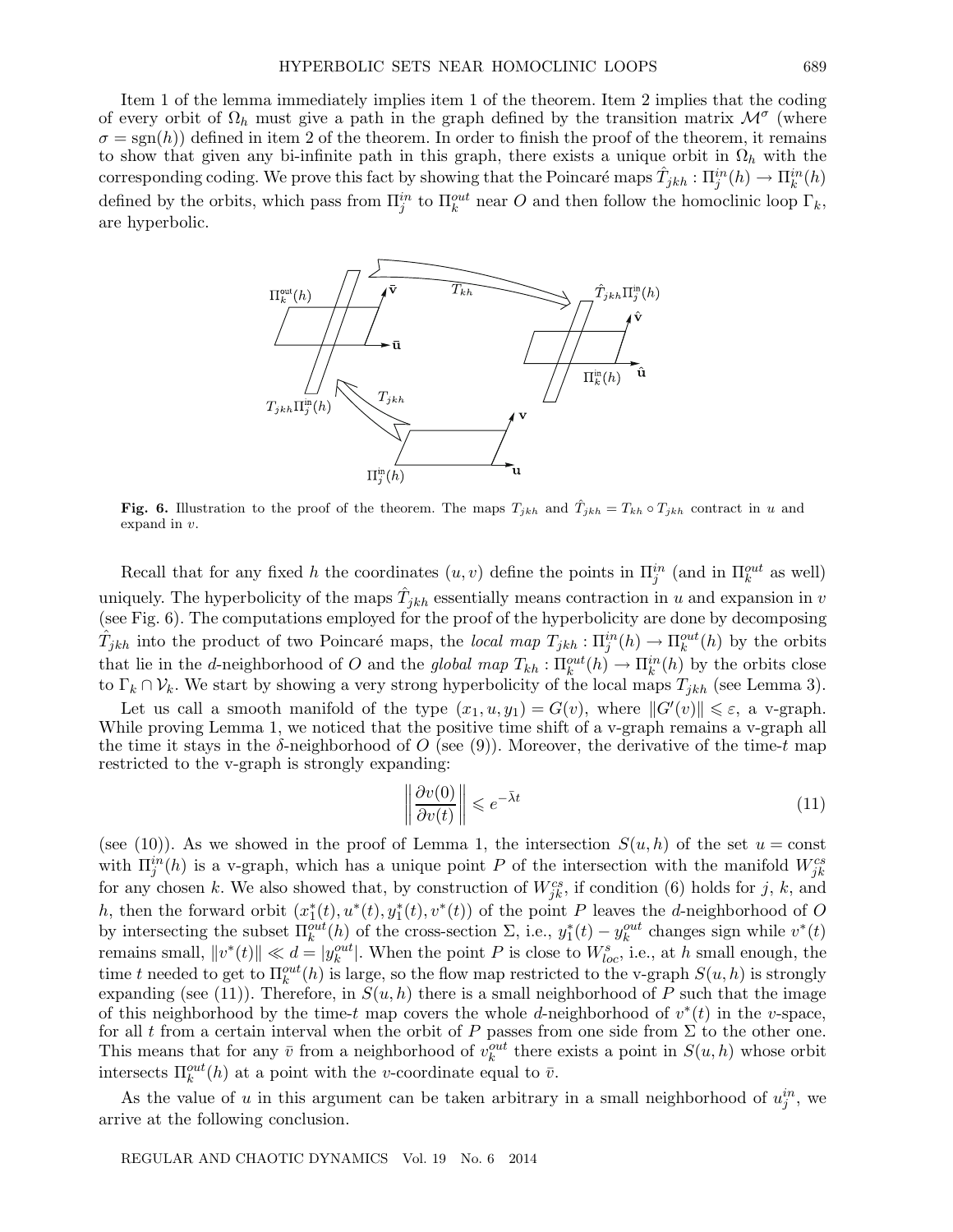#### 690 TURAEV

**Lemma 2.** For all sufficiently small h and the indices  $j$ ,  $k$  satisfying condition  $(6)$ , and for all  $u$ and  $\bar{v}$  such that  $||u - u_j^{in}||$  and  $||v - v_k^{out}||$  are small, there exist  $\bar{u}$  and v such that  $(u, v) \in \Pi_j^{in}(h)$ and the orbit of the point  $(u, v)$  leaves the d-neighborhood of O by intersecting the cross-section  $\Sigma$ at the point  $(\bar{u}, \bar{v}) \in \Pi_k^{out}(h)$ , i.e.,  $(\bar{u}, \bar{v}) = T_{jkh}(u, v)$ .

The lemma below considerably strengthens this statement. Recall that the point  $M_j^{in}$  lies in the manifold  $W^s_{loc} \cap \Pi^{in}_j$ , which has the equation  $v = v^s(x_j^{in}, u)$ , and  $M_k^{out}$  lies in the manifold  $W^u_{loc} \cap \Pi^{in}_j$ , which has the equation  $u = u^u(y_k^{out}, v)$ , where  $u^u$  and  $v^s$  are smooth functions. We make a change of the coordinate v in  $\Pi_j^{in}$  by the rule  $v_0 = v - v^s(x_j^{in}, u)$ , and a change of the coordinate u by the rule  $u_0 = u - u^u(y_k^{out}, v)$  in  $\Pi_k^{out}$  (note that we do not change the coordinate v in  $\Pi_k^{out}$  and u in  $\Pi_j^{in}$ ).

**Lemma 3.** The map  $(u, \bar{v}) \mapsto (\bar{u}, v)$  is single-valued, smooth, and strongly contracting:

$$
\left\| \frac{\partial(\bar{u}_o, v_o)}{\partial(u, \bar{v})} \right\| \to 0 \tag{12}
$$

as  $h \rightarrow 0$ .

*Proof.* The map  $T_{jkh}$ :  $(u, v) \mapsto (\bar{u}, \bar{v})$  is smooth (it is a Poincaré map of a smooth system of differential equations). Therefore, we will prove that  $(u, \bar{v}) \mapsto (\bar{u}, v)$  is a well-defined smooth map if we show that  $\frac{\partial \bar{v}}{\partial v}$  is invertible. For this it is enough to check that the map  $v \mapsto \bar{v}$  at every constant u is uniformly expanding. In order to do this, take some small h and denote as  $S(u, h)$  the section of  $\Pi^{in}_{j}(h)$  that corresponds to a constant u close to  $u^{in}_{j}$ . Let  $P \in S(u,h)$  be a point defined by a certain value of  $v = v(0)$  such that the orbit  $(x_1(t), u(t), y_1(t), v(t))$  of P hits  $\Pi_k^{out}$  at a point Q at some time t. As  $h \to 0$ , the point P tends to  $W_{loc}^s$ , the point Q tends to  $W_{loc}^u$ , and the flight time t tends to infinity. If we give an infinitesimal increment  $\Delta v$  to the initial condition  $v(0)$  on  $S(u,h)$ , the time of arrival at the cross-section  $\Pi_k^{out}$  (which corresponds to a constant  $y_1 = y_k^{out}$ ) will get the increment

$$
\Delta t = -\frac{1}{\dot{y}_1} \frac{\partial y_1(t)}{\partial v(0)} \Delta v,
$$

where  $\dot{y}_1$  is taken at the end point Q. Therefore, the derivatives of the Poincaré map  $T_{jkh}$  are related to the derivatives of the time- $t$  map by the rule

$$
\frac{\partial \bar{v}}{\partial v} = \frac{\partial v(t)}{\partial v(0)} - \frac{\dot{v}}{\dot{y}_1} \frac{\partial y_1(t)}{\partial v(0)}, \qquad \frac{\partial \bar{u}}{\partial v} = \frac{\partial u(t)}{\partial v(0)} - \frac{\dot{u}}{\dot{y}_1} \frac{\partial y_1(t)}{\partial v(0)},
$$
(13)

where  $\dot{y}_1$ ,  $\dot{u}$ , and  $\dot{v}$  are taken at the point Q. By multiplying by  $\Delta v$  we get

$$
\Delta \bar{v} = \Delta v(t) - \frac{\dot{v}}{\dot{y}_1} \Delta y_1(t). \tag{14}
$$

Since the increment in the initial conditions is tangent to the v-graph  $S(u, h)$ , the increment  $(\Delta x_1(t), \Delta u(t), \Delta y_1(t), \Delta v(t))$  of the time-t image is also tangent to a v-graph, so

$$
|\Delta y_1(t)| \leq \varepsilon ||\Delta v(t)||. \tag{15}
$$

We also have that  $\dot{v} = o(d) \ll \dot{y}_1$  at the points of  $\Pi_k^{out}(h)$ . Thus,  $\Delta \bar{v} = (1 + o(1)_{d \to 0})\Delta v(t)$  in (14). Hence, if the constant d was taken sufficiently small in advance, then the strong expansion in  $v$  by the flow map (see (11)) gives us the strong expansion in v by the Poincaré map, as required.

Now, by (11), we have

$$
\frac{\partial v_{\circ}}{\partial \bar{v}} = \frac{\partial v}{\partial \bar{v}} = O(e^{-\bar{\lambda}t}).
$$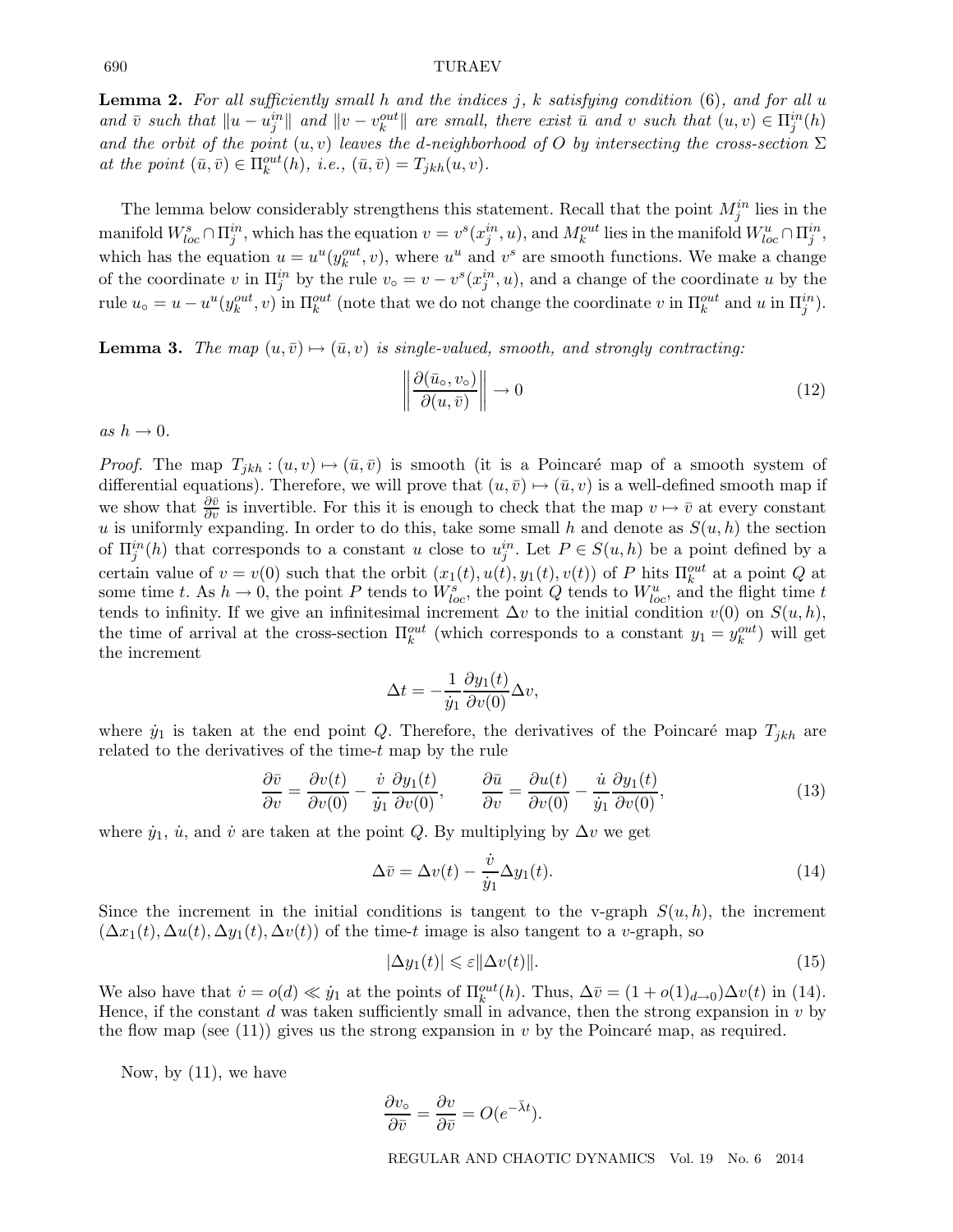Since the flight time t tends to infinity as  $h \to 0$ , this shows that  $\frac{\partial v}{\partial \bar{v}} \to 0$  as  $h \to 0$ . To complete the lemma, it remains to show that  $\frac{\partial \bar{u}_{\circ}}{\partial \bar{v}} \to 0$  as  $h \to 0$  (the estimates for derivatives with respect to  $u$  follow by the symmetry of the problem). By  $(13)$ ,

$$
\frac{\partial \bar{u}_{\circ}}{\partial v} = \frac{\partial u_{\circ}(t)}{\partial v(0)} - \frac{\dot{u}_{\circ}}{\dot{y}_{1}} \frac{\partial y_{1}(t)}{\partial v(0)},
$$

$$
\frac{\partial \bar{u}_{\circ}}{\partial \bar{v}} = \left[ \frac{\partial u_{\circ}(t)}{\partial v(t)} - \frac{\dot{u}_{\circ}}{\dot{y}_{1}} \frac{\partial y_{1}(t)}{\partial v(t)} \right] \cdot \left( 1 - \frac{\dot{v}}{\dot{y}_{1}} \frac{\partial y_{1}(t)}{\partial v(t)} \right)^{-1},
$$

where  $u_0(t) = u(t) - u^u(y(t), v(t))$ . By (15), we have that  $\frac{\partial y_1(t)}{\partial v(t)} = \frac{\partial y_1(t)}{\partial v(0)} \left(\frac{\partial v(t)}{\partial v(0)}\right)^{-1}$  is uniformly bounded. Thus, we will prove that  $\frac{\partial \bar{u}_{\circ}}{\partial \bar{v}} \to 0$  if we show that  $\dot{u}_{\circ}$  and  $\frac{\partial u_{\circ}(t)}{\partial v(t)}$  tend to zero.

Recall that  $u_0 = 0$  at the points of  $W_{loc}^u$ , therefore  $\dot{u}_0 \to 0$  as  $\dot{h} \to 0$ , because the point  $Q \in \Pi_k^{out}(h)$  where  $\dot{u}_o$  is computed tends to  $\dot{W}_{loc}^u$  as  $h \to 0$ . The last thing to prove, namely that

$$
\frac{\partial u_{\circ}(t)}{\partial v(t)} \to 0 \tag{16}
$$

as  $h \to 0$ , follows directly from lambda-lemma [19]. Indeed, note that the manifold  $S = \{x_1 = x_j^{in} =$ const,  $u = \text{const}$  =  $\cup_h S(u, h)$  is transverse to the local stable manifold, therefore, by lambdalemma, its time-t shifts  $S_t$  converge, in the C<sup>1</sup>-topology, to  $W_{loc}^u$  as  $t \to +\infty$ . This means, in particular, that the manifolds  $S_t$  in a small neighborhood of  $M_k^{out}$  are given by the equation  $\{x_1 =$  $f_t(y_1,v), u = g_t(y_1,v)$  where the functions  $f_t$  and  $g_t$  are such that  $f_t \to x^u$  and  $g_t \to u^u$  as  $t \to +\infty$ , along with their derivatives with respect to  $y_1$  and v. Our starting point P belongs to S, hence its time-t shift always belongs to  $S_t$ , so  $u(t) = g_t(y_1(t), v(t))$  and  $u_\circ(t) = g_t(y_1(t), v(t)) - u^u(y_1(t), v(t))$ . Now (16) follows from  $\frac{\partial (g_t - u^u)}{\partial v} \to 0$ .

Lemma 3 shows that the local Poincaré map  $T_{jkh}$  can be written in the so-called cross-form, where the values of the coordinate  $u$  at the image and  $v$  at the preimage are uniquely determined by the values of u at the preimage and v at the image. Moreover, the fact that the cross-form is contracting means that the map itself is hyperbolic, i.e., it contracts in the u-directions and expands in the v-directions (see [18, Chapter 3] for details). Let us show that the global map  $T_{kh}: \Pi_k^{out}(h) \to \Pi_k^{in}(h)$  defined by the orbits close to  $\Gamma_k \cap \mathcal{V}_k$  can also be written in the cross-form.

Indeed, the flight time from the cross-section  $\Pi_k^{out}$  to the cross-section  $\Pi_k^{in}$  is bounded, therefore the map  $T_{kh}$  is a diffeomorphism that depends continuously on h. So we can write a Taylor expansion

$$
\hat{u} - u_k^{in} = \alpha_0(h) + \alpha_1(h)\bar{u} + \alpha_2(h)(\bar{v} - v_k^{out}) + o(\bar{u}, \bar{v} - v_k^{out}),
$$
  
\n
$$
\hat{v} = \beta_0(h) + \beta_1(h)\bar{u} + \beta_2(h)(\bar{v} - v_k^{out}) + o(\bar{u}, \bar{v} - v_k^{out}),
$$
\n(17)

where  $(\bar{u}, \bar{v})$  are the coordinates of a point in  $\Pi_k^{out}(h)$ , and  $(\hat{u}, \hat{v})$  are the coordinates of its image in  $\Pi_k^{in}(h)$ ; the coefficients  $\alpha$  and  $\beta$  depend continuously on h. From now on we use the coordinates  $u_0$  and  $v_0$  and omit the index <sub>0</sub>. In these coordinates the equation of  $W_{loc}^u \cap \Pi_k^{out}(0)$  is  $u = 0$  and the equation of  $W_{loc}^s \cap \Pi_k^{in}(0)$  is  $v = 0$ . The map  $T_{k0}$  takes the point  $M_k^{out}(0, v_k^{out}) = \Gamma_k \cap \Pi_k^{out}$  to  $M_k^{in}(u_k^{in},0) = \Gamma_k \cap \Pi_k^{in}$ , so  $\alpha_0(0) = 0$ ,  $\beta_0(0) = 0$ . Recall that we assume that the intersection of  $W^u$ and  $W^s$  along the homoclinic loop  $\Gamma$  is transverse (within the level set  $H = 0$ ). This means that  $T_{k0}W_{loc}^u$  is transverse to  $W_{loc}^s$  within the set  $\Pi_k^{in}(0)$ . By (17), this means that  $\beta_2(0)$  is invertible. Hence, we can express  $\bar{v} - v_k^{out}$  from the second equation of (17) as a function of  $\bar{u}$  and  $\hat{v}$  for all small h, which means that the map  $\hat{T}_{kh}$  can be written in a cross-form:

$$
\hat{u} - u_k^{in} = p(\bar{u}, \hat{v}, h), \qquad \bar{v} - v_k^{out} = q(\bar{u}, \hat{v}, h), \qquad (18)
$$

where  $p$  and  $q$  are smooth functions vanishing at zero.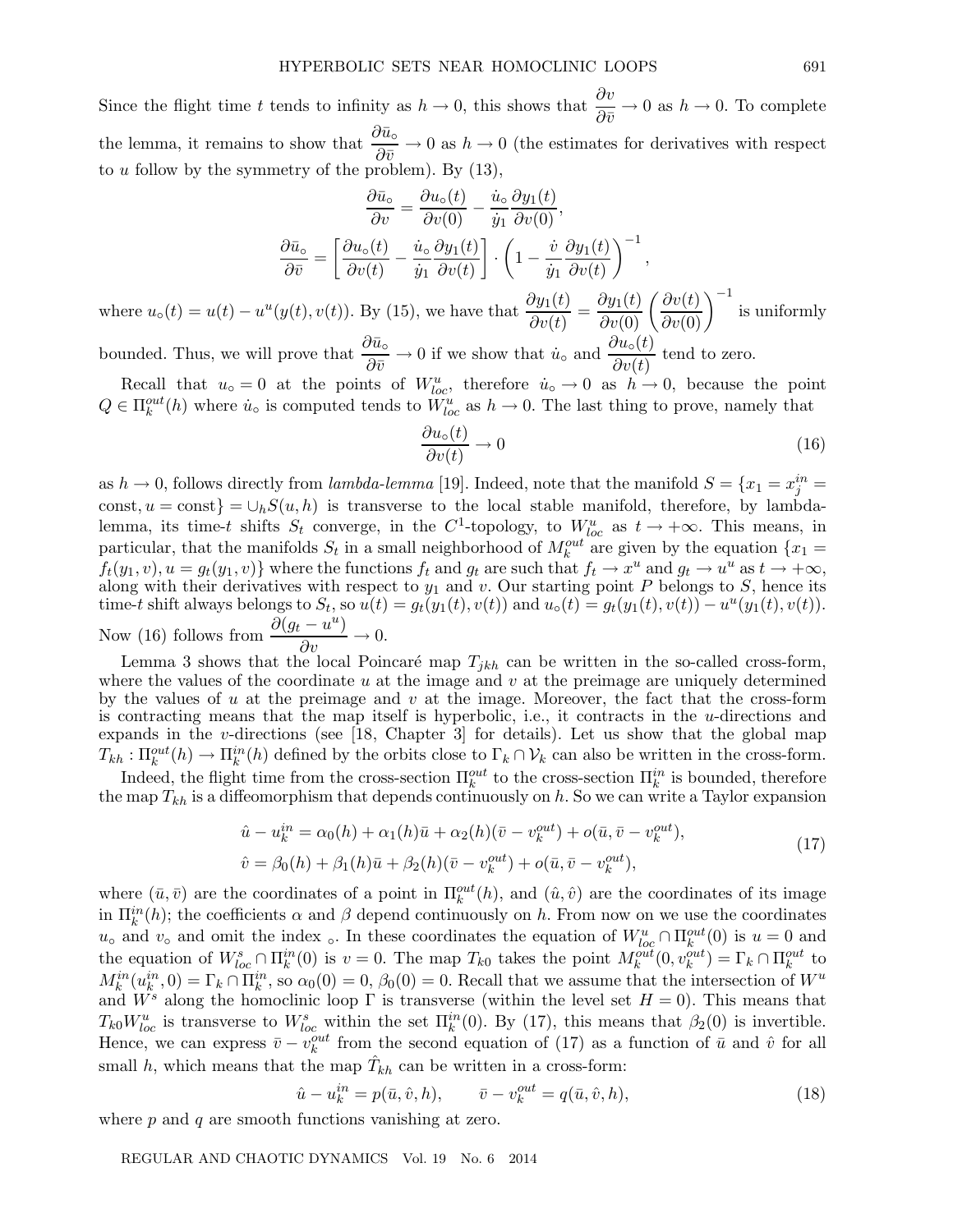## 692 TURAEV

By an elementary computation, one obtains the following

**Lemma 4.** Let U, V and  $\overline{U}$ ,  $\overline{V}$  be convex subsets of a Banach space. Let two maps  $T_1 : (u,v) \mapsto$  $(\bar{u}, \bar{v}) \in \bar{U} \times \bar{V}$  and  $T_2 : (\bar{u}, \bar{v}) \mapsto (\hat{u}, \hat{v}) \in U \times V$  be written in a cross-form:

 $T_1(u, v) = (\bar{u}, \bar{v})$  if and only if  $\bar{u} = p_1(u, \bar{v}),$   $v = q_1(u, \bar{v}),$ 

and

 $T_2(\bar{u}, \bar{v}) = (\hat{u}, \hat{v})$  if and only if  $\hat{u} = p_2(\bar{u}, \hat{v}),$   $\bar{v} = q_2(\bar{u}, \hat{v}),$ 

for some smooth functions  $p_1 : U \times \overline{V} \to \overline{U}$ ,  $q_1 : U \times \overline{V} \to V$ ,  $p_2 : \overline{U} \times V \to U$ , and  $q_2 : \overline{U} \times V \to \overline{V}$ . Let

$$
\max \left\{ \left\| \frac{\partial p_1}{\partial u} \right\|, \left\| \frac{\partial p_1}{\partial \bar{v}} \right\|, \left\| \frac{\partial q_1}{\partial u} \right\|, \left\| \frac{\partial q_1}{\partial \bar{v}} \right\| \right\} \leq K_1,
$$

$$
\max \left\{ \left\| \frac{\partial p_2}{\partial \bar{u}} \right\|, \left\| \frac{\partial p_2}{\partial \hat{v}} \right\|, \left\| \frac{\partial q_2}{\partial \bar{u}} \right\|, \left\| \frac{\partial q_2}{\partial \hat{v}} \right\| \right\} \leq K_2,
$$

for some constants  $K_{1,2}$ . If  $K_1K_2 < 1$ , then the map  $T_3 = T_2 \circ T_1$  is also written in a cross-form:

$$
T_3(u,v)=(\hat u,\hat v)\qquad \text{if and only if}\qquad \hat u=p_3(u,\hat v),\qquad v=q_3(u,\hat v),
$$

where the smooth functions  $p_3, q_3$  are defined everywhere on  $U \times V$  and, if we define the norm in where the smooth functions  $p_3, q_3$  are defined eve<br> $U \times V$  as  $||u, v|| = \max{\lbrace \sqrt{K_1} ||u||, \sqrt{K_2} ||v|| \rbrace}$ , then

$$
\left\|\frac{\partial(p_3, q_3)}{\partial(u, \hat{v})}\right\| \leqslant \frac{\sqrt{K_1K_2}}{1 - \sqrt{K_1K_2}}.
$$

If we take  $T_{jkh}$  as the map  $T_1$  and  $T_{kh}$  as the map  $T_2$ , then Lemma 4 tells us that the Poincaré  $\hat{T}_{jkh} = T_{kh} \circ T_{jkh} : \Pi_j^{in}(h) \to \Pi_k^{in}(h)$  can be written in the cross-form. Moreover, the cross-map is contracting, which means the map  $\hat{T}_{jkh}$  is hyperbolic. Namely, the constant  $K_1$  can be taken as small as we want if h is sufficiently small (see (12)), so the condition  $K_1K_2 < 1$  of Lemma 4 is fulfilled. Then we have

**Lemma 5.** There exists a small  $\nu > 0$  such that for all sufficiently small  $h \neq 0$  and the indices j. k satisfying condition (6), there exist smooth functions  $p_{jkh}$ ,  $q_{jkh}$  that take the v-neighborhood of  $(u = u_j^{in}, v = v_0 = 0)$  into the v-neighborhood of  $(u = u_k^{in}, v = v_0 = 0)$  such that

$$
\hat{T}_{jkh}(u,v) = (\hat{u}, \hat{v}) \quad \text{if and only if} \quad \hat{u} = p_{jkh}(u, \hat{v}), \quad v = q_{jkh}(u, \hat{v}).
$$

Moreover,

$$
\left\|\frac{\partial p_{jkh}}{\partial u}\right\| + \left\|\frac{\partial p_{jkh}}{\partial \hat{v}}\right\| < 1, \qquad \left\|\frac{\partial q_{jkh}}{\partial u}\right\| + \left\|\frac{\partial q_{jkh}}{\partial \hat{v}}\right\| < 1
$$

for an appropriate choice of norms in the u- and v-spaces.

Now Shilnikov's lemma on the *fixed point of a saddle map in the infinite product of Banach* spaces [2] immediately implies that given any coding sequence  $\{\Gamma_{j_i}\}_{i=-\infty}^{+\infty}$  such that  $sgn(x_{j_j}^{in}y_{j_{i+1}}^{out})$ sgn(h) for all i, there exists a unique sequence of points  $P_i \in \prod_{j=1}^{in} (h)$  such that  $\hat{T}_{j_i j_{i+1} h} P_i = P_{i+1}$ for all i. By construction, this sequence consists of points where a certain orbit entirely lying in V intersects  $\Sigma^{in}$ , and this orbit has the code  $\{\Gamma_{j_i}\}_{i=-\infty}^{+\infty}$ . Thus, we have established a one-toone correspondence between the orbits in  $\Omega_h$  and the bi-infinite codings defined by the transition matrices  $\mathcal{M}^{\pm}$ , which completes the proof of the theorem.

## ACKNOWLEDGMENTS

The work was supported by RSF grant 14-41-00044. The author is grateful to Gelfreich, Kaloshin, and Marco for pointing out the link between this problem and Arnold diffusion.